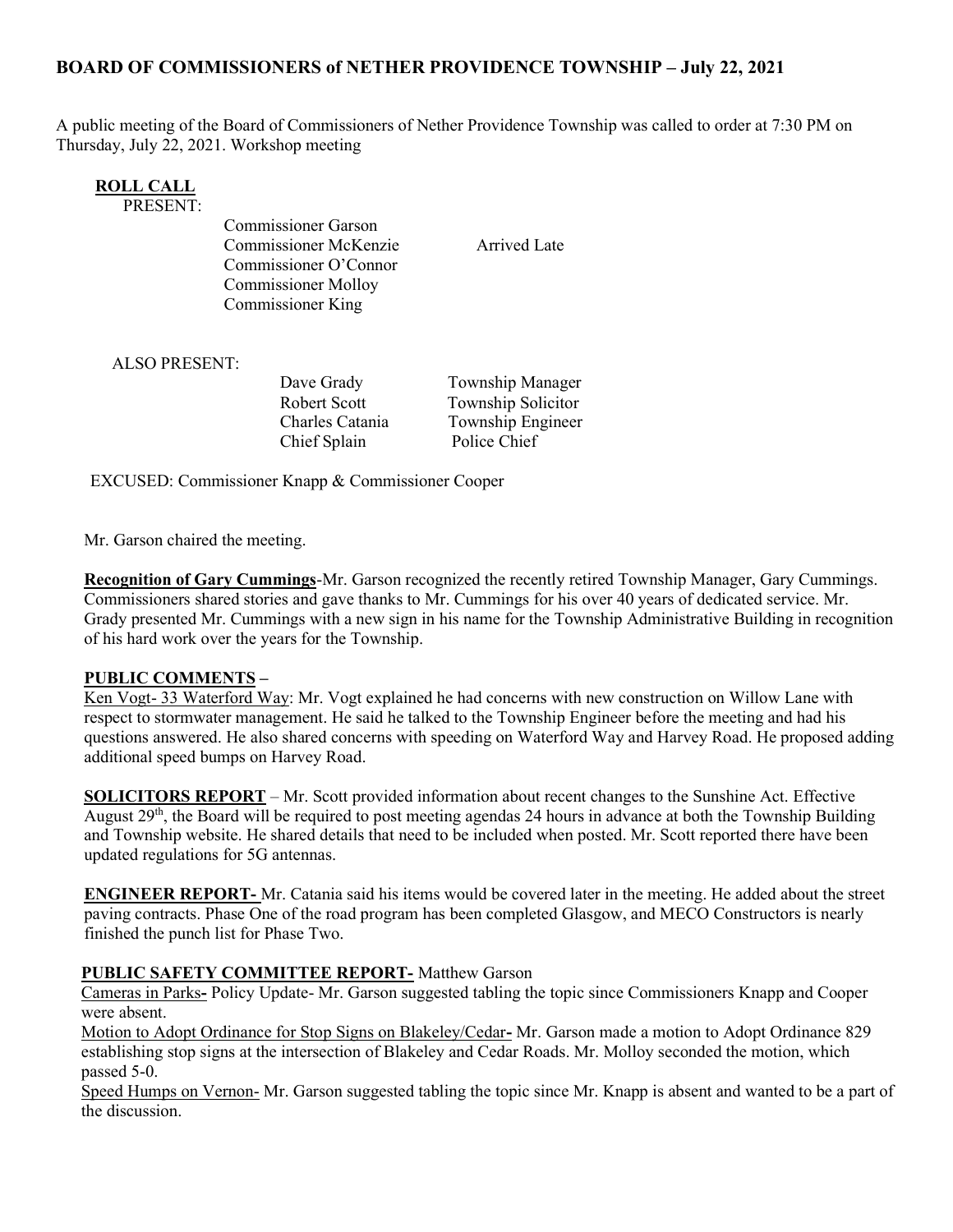Right turn Lane on Beatty (NB) at Baltimore Pike- Mr. Garson reported the Township reached out to PennDOT about the issue and is waiting to hear back. There is consideration of adding a right turn lane on Beatty Road when traveling northbound for right turns onto eastbound Baltimore Pike.

Approval of Meeting Minutes- Mr. Garson made a motion to approve the minutes from the June 27<sup>th</sup> meeting. Mr. Molloy seconded the motion, which passed 5-0.

### PARKS AND OPEN SPACE COMMITTEE REPORT - Matthew Garson

Delco Greenways Program- Informational- Mr. Garson shared information about the program and asked the Board to think about if they want to do any sort of open space acquisition or park improvements.

Martha Burton Dedication- Mr. Garson shared information about the Martha Burton Park dedication on July 31<sup>st</sup> at 11 AM, and a clean-up on July 24 at 9 AM.

#### BUILDING AND ZONING COMMITTEE REPORT – Mr. Garson

Schools in Zoning Code- Mr. Scott explained the ordinance in more detail. The proposed ordinance would authorize private educational facilities as a permitted use by special exception in professional office districts. The board discussed and decided to not change the ordinance in place.

St. John's Permit fee waiver request- Mr. Garson made a motion to waive the administrative portion of the permit fee for St. John's new fire system. Mr. Molloy seconded the motion, which passed 5-0.

### FINANCE & ADMINISTRATION COMMITTEE - Kaitlin McKenzie

Police Pension Restatement- Ms. McKenzie reported negotiations are still ongoing.

ARA Funds- Ms. McKenzie asked Mr. Catania for guidance and suggestions for infrastructure projects best suited for using the funds. The funds can be used for sewer projects, broadband, and loss of revenue. She also suggested the Board discuss the topic at the next meeting when all commissioners are present.

Recycling Contracts- Ms. McKenzie reported the recycling contract is set to expire at the end of 2021. The Township uses B&L for recycling collection, and they would add a \$1 per household increase. The Township uses Republic for recycling processing and appears to be under budget so far. Mr. Molloy asked about adding trash with the recycling. Mr. Garson said the extension contract needs to be renewed shortly and that adding the trash could be something to investigate for the next time the contract is up for renewal. Mr. Molloy shared the EAC has inquired about getting more details about where the recycling goes. Mr. Grady said he can investigate it and get more information about that in writing.

Aqua Payment- Road Repair- Ms. McKenzie shared that Aqua gave the Township two options for repairs contributions. First, pay the Township for only for milling and paving with Aqua to do base repair; or pay the Township for base repair, milling, and paving. Mr. Catania's recommendation was to accept payment for base repair, milling, and repaving. He said Public Works can make restoration repairs until the spring when the road is repaved. Ms. McKenzie made a motion to accept Aqua's second offer in the amount of \$295,750.00. Ms. King seconded the motion, which passed 5-0.

#### Warrant List-

Ms. McKenzie reviewed several items in the bills list, and then made a motion to accept the bills list in the amounts of:

| A/P Procurement card                              | \$55,826.00  |
|---------------------------------------------------|--------------|
| $A/P$ Interim                                     | \$65,103.85  |
| $A/P$ Bills List                                  | \$514,568.97 |
| Mr. Garson seconded the motion, which passed 5-0. |              |

### COMMUNITY ENHANCEMENT REPORT- Stephanie King

Comprehensive Planning- Ms. King reported the Township is waiting for the quote to come back so the Township knows how much to budget or find grant match funding for next year.

Composting- Ms. King gave an informational update that the EAC is working on a composting pilot program. They are closely following Media Borough as they have already launched their composting program.

## PUBLIC WORKS COMMITTEE REPORT – Robert O'Connor

Streetlight Additions- Considerations- Mr. O'Connor shared that he would report on this at the next meeting in August. He said he wants to get more information.